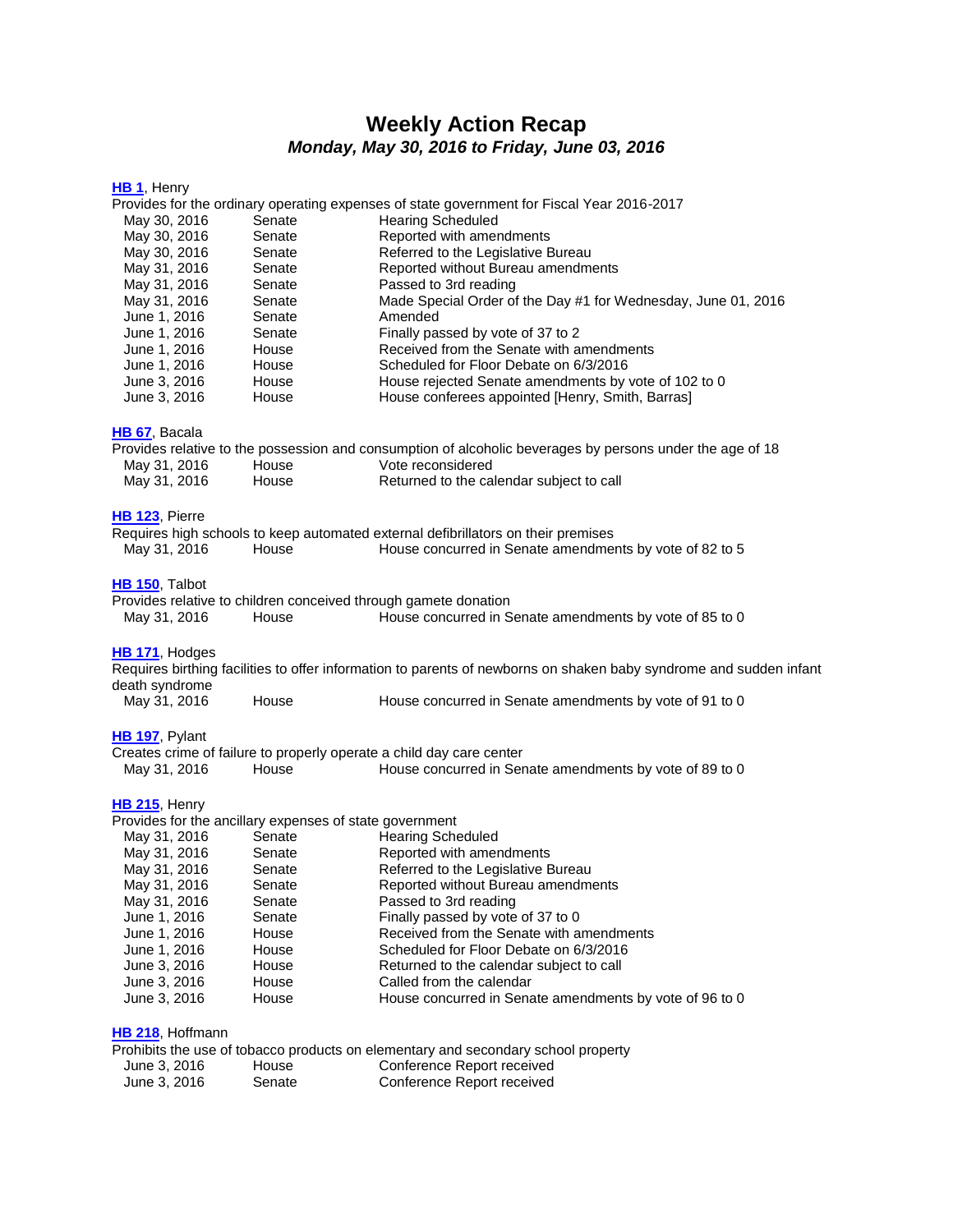| HB 283, Emerson                                                         |                        |                                                                                                         |
|-------------------------------------------------------------------------|------------------------|---------------------------------------------------------------------------------------------------------|
| Requires screening of newborns for Krabbe disease                       |                        |                                                                                                         |
| June 1, 2016                                                            | Senate                 | <b>Hearing Scheduled</b>                                                                                |
| June 2, 2016                                                            | Senate                 | Reported with amendments                                                                                |
| June 2, 2016                                                            | Senate                 | Referred to the Legislative Bureau                                                                      |
| June 2, 2016                                                            | Senate                 | Reported without Bureau amendments                                                                      |
| June 2, 2016                                                            | Senate<br>Senate       | Passed to 3rd reading                                                                                   |
| June 3, 2016<br>June 3, 2016                                            | House                  | Finally passed by vote of 35 to 0<br>Received from the Senate with amendments                           |
|                                                                         |                        |                                                                                                         |
| <b>HB 298, Ivey</b>                                                     |                        |                                                                                                         |
|                                                                         |                        | Establishes the Louisiana fiscal transparency website as a source of information for state expenditures |
| May 30, 2016                                                            | Senate                 | Referred to committee on Finance                                                                        |
| June 1, 2016                                                            | Senate                 | <b>Hearing Scheduled</b>                                                                                |
|                                                                         |                        |                                                                                                         |
| HB 361, Pylant                                                          |                        |                                                                                                         |
|                                                                         | House                  | Provides penalties for persons operating early learning centers without a valid license                 |
| June 1, 2016                                                            |                        | House concurred in Senate amendments by vote of 97 to 0                                                 |
| HB 557, Morris, Jay                                                     |                        |                                                                                                         |
| Provides for the licensing of acupuncturists                            |                        |                                                                                                         |
| June 2, 2016                                                            | House                  | House concurred in Senate amendments by vote of 89 to 0                                                 |
|                                                                         |                        |                                                                                                         |
| HB 570, Schroder                                                        |                        |                                                                                                         |
| Provides relative to the practice of telemedicine                       |                        |                                                                                                         |
| June 1, 2016                                                            | House                  | House adopted conference report by vote of 97 to 0                                                      |
| June 2, 2016                                                            | Senate                 | Senate adopted conference report by vote of 36 to 0                                                     |
|                                                                         |                        |                                                                                                         |
| HB 579, Johnson, R.                                                     |                        |                                                                                                         |
| Provides relative to the delivery of nutrition services<br>May 30, 2016 | Senate                 | Finally passed by vote of 37 to 0                                                                       |
|                                                                         |                        |                                                                                                         |
| <b>HB 595, Johnson, R.</b>                                              |                        |                                                                                                         |
|                                                                         |                        | Provides relative to the delivery of nutrition services through telehealth                              |
| May 30, 2016                                                            | Senate                 | Finally passed by vote of 37 to 0                                                                       |
|                                                                         |                        |                                                                                                         |
| HB 606, Hoffmann                                                        |                        |                                                                                                         |
|                                                                         |                        | Prohibits entities that perform abortions from receiving public funding for any purpose                 |
| June 2, 2016                                                            | Executive              | Signed by the governor                                                                                  |
| June 2, 2016                                                            | Executive              | Becomes Act 304; Effective June 2, 2016                                                                 |
|                                                                         |                        |                                                                                                         |
| HB 642, Johnson, R.                                                     |                        |                                                                                                         |
|                                                                         |                        | Provides relative to the Louisiana State Board of Examiners in Dietetics and Nutrition                  |
| May 30, 2016                                                            | Senate                 | Amended                                                                                                 |
| May 30, 2016                                                            | Senate                 | Failed to pass by vote of 18 to 17; to be reconsidered                                                  |
| May 31, 2016                                                            | Senate                 | Amended                                                                                                 |
| May 31, 2016                                                            | Senate                 | Finally passed by vote of 34 to 2                                                                       |
| May 31, 2016                                                            | House                  | Received from the Senate with amendments<br>Scheduled for Floor Debate on 6/3/2016                      |
| June 1, 2016<br>June 3, 2016                                            | House<br>House         | House concurred in Senate amendments by vote of 93 to 0                                                 |
|                                                                         |                        |                                                                                                         |
| HB 662, Barras                                                          |                        |                                                                                                         |
|                                                                         |                        | Provides for a fee on emergency ground ambulance service providers                                      |
| June 2, 2016                                                            | Executive              | Signed by the governor                                                                                  |
| June 2, 2016                                                            | Executive              | Becomes Act 305; Effective June 2, 2016                                                                 |
|                                                                         |                        |                                                                                                         |
| HB 671, Moreno                                                          |                        |                                                                                                         |
|                                                                         |                        | Provides relative to redispensing of drugs in correctional facility pharmacies                          |
| June 2, 2016<br>June 2, 2016                                            | Executive<br>Executive | Signed by the governor<br>Becomes Act 310; Effective August 1, 2016                                     |
|                                                                         |                        |                                                                                                         |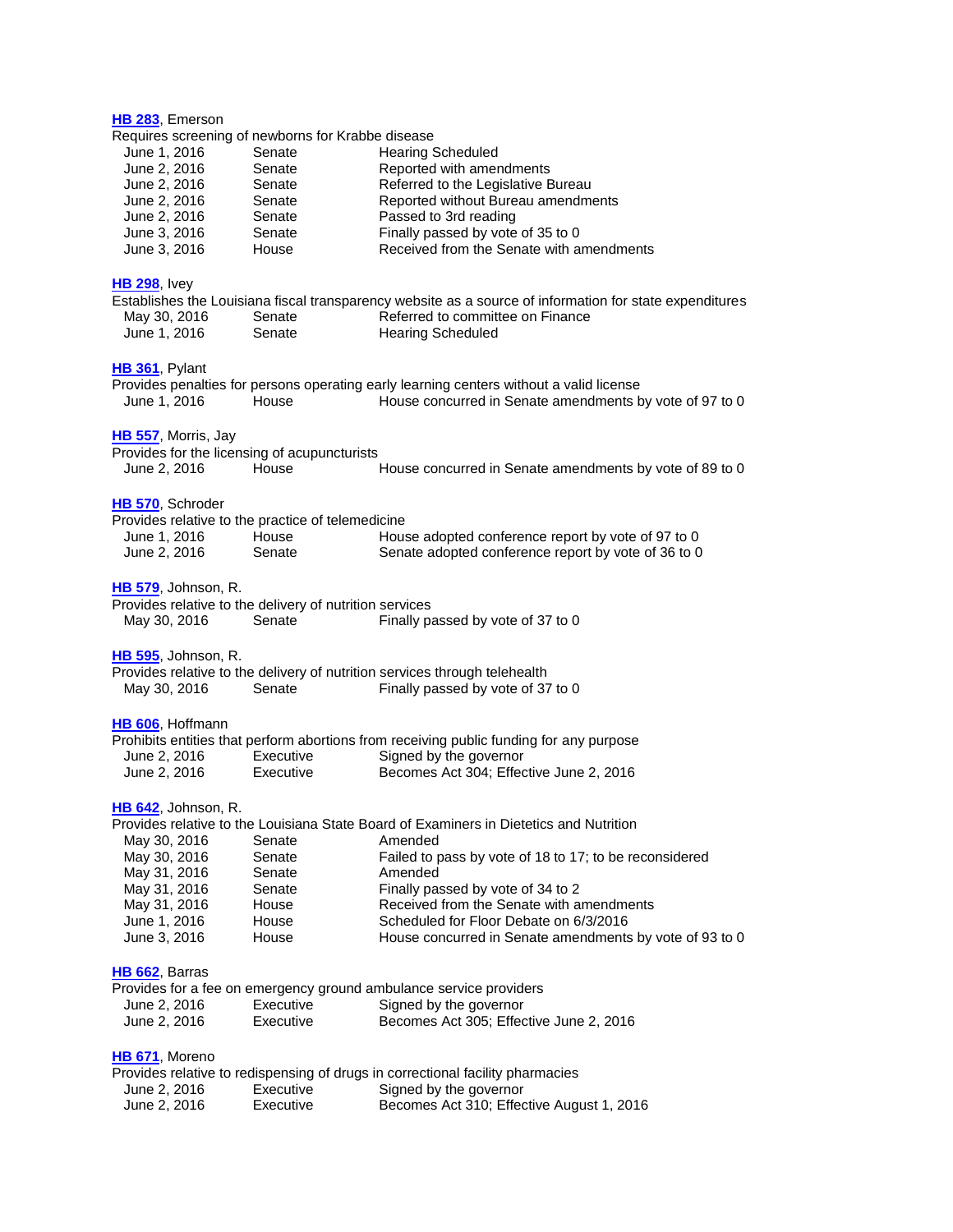#### **HB [719](http://lanb.me/inst/2016rs/hb/07/16rs-hb719_enrolled.pdf)**, Hodges

Provides relative to transportation of children to be admitted to a treatment facility under a physician's emergency commitment certificate<br>June 1, 2016 House

House concurred in Senate amendments by vote of 89 to 0

### **HB [763](http://lanb.me/inst/2016rs/hb/07/16rs-hb763_reengrossed.pdf)**, Carpenter

Authorizes and provides for mental health emergency room extensions

| May 30, 2016 | Senate | Finally passed by vote of 36 to 0                      |
|--------------|--------|--------------------------------------------------------|
| May 31, 2016 | House  | Received from the Senate with amendments               |
| June 1, 2016 | House  | Scheduled for Floor Debate on 6/3/2016                 |
| June 3, 2016 | House  | House rejected Senate amendments by vote of 96 to 1    |
| June 3, 2016 | House  | House conferees appointed [Carpenter, Hoffmann, Smith] |
| June 3, 2016 | Senate | Senate conferees appointed [Barrow, Mills, Peterson]   |

## **HB [792](http://lanb.me/inst/2016rs/hb/07/16rs-hb792_reengrossed.pdf)**, Adams

Provides relative to the regulation of massage therapists

| May 30, 2016 | Senate | Amended                                                  |
|--------------|--------|----------------------------------------------------------|
| May 30, 2016 | Senate | Finally passed by vote of 35 to 0                        |
| May 31, 2016 | House  | Received from the Senate with amendments                 |
| June 1, 2016 | House  | Scheduled for Floor Debate on 6/3/2016                   |
| June 3, 2016 | House  | House concurred in Senate amendments by vote of 101 to 0 |

## **HB [815](http://lanb.me/inst/2016rs/hb/08/16rs-hb815_engrossed.pdf)**, Stokes

Prohibits post-abortion harvesting of fetal remains and requires burial or cremation of such remains

| May 30, 2016 | Senate | Amended                                              |
|--------------|--------|------------------------------------------------------|
| May 30, 2016 | Senate | Finally passed by vote of 36 to 0                    |
| May 31, 2016 | House  | Received from the Senate with amendments             |
| June 1, 2016 | House  | Scheduled for Floor Debate on 6/3/2016               |
| June 3, 2016 | House  | Returned to the calendar subject to call             |
| June 3, 2016 | House  | Called from the calendar                             |
| June 3, 2016 | House  | House rejected Senate amendments by vote of 97 to 0  |
| June 3, 2016 | House  | Called from the calendar                             |
| June 3, 2016 | House  | House conferees appointed [Stokes, Hoffmann, Ivey]   |
| June 3, 2016 | Senate | Senate conferees appointed [Barrow, Mills, Peterson] |

### **HB [830](http://lanb.me/inst/2016rs/hb/08/16rs-hb830_enrolled.pdf)**, Seabaugh

Provides relative to criminal background checks for owners, employees, volunteers, and inspectors of early learning centers

| May 30, 2016 | Senate | Returned to the calendar subject to call                |
|--------------|--------|---------------------------------------------------------|
| May 30, 2016 | Senate | Called from the calendar                                |
| May 30, 2016 | Senate | Finally passed by vote of 35 to 0                       |
| May 31, 2016 | House  | Received from the Senate with amendments                |
| June 1, 2016 | House  | Scheduled for Floor Debate on 6/3/2016                  |
| June 3, 2016 | House  | House concurred in Senate amendments by vote of 99 to 0 |

## **HB [947](http://lanb.me/inst/2016rs/hb/09/16rs-hb947_reengrossed.pdf)**, Pope

Requires the Dept. of Health and Hospitals and Dept. of Children and Family Services to report to the legislature information concerning administration of the departments

| May 30, 2016 | Senate | Amended                                                 |
|--------------|--------|---------------------------------------------------------|
| May 30, 2016 | Senate | Finally passed by vote of 34 to 0                       |
| May 31, 2016 | House  | Received from the Senate with amendments                |
| June 1, 2016 | House  | Scheduled for Floor Debate on 6/3/2016                  |
| June 3, 2016 | House  | House concurred in Senate amendments by vote of 97 to 1 |

#### **HB [992](http://lanb.me/inst/2016rs/hb/09/16rs-hb992_reengrossed.pdf)**, Connick

|              |        | Amends certain definitions for purposes of sex offender registration and notification requirements |
|--------------|--------|----------------------------------------------------------------------------------------------------|
| May 30, 2016 | Senate | Returned to the calendar subject to call                                                           |
| June 3, 2016 | Senate | Finally passed by vote of 35 to 0                                                                  |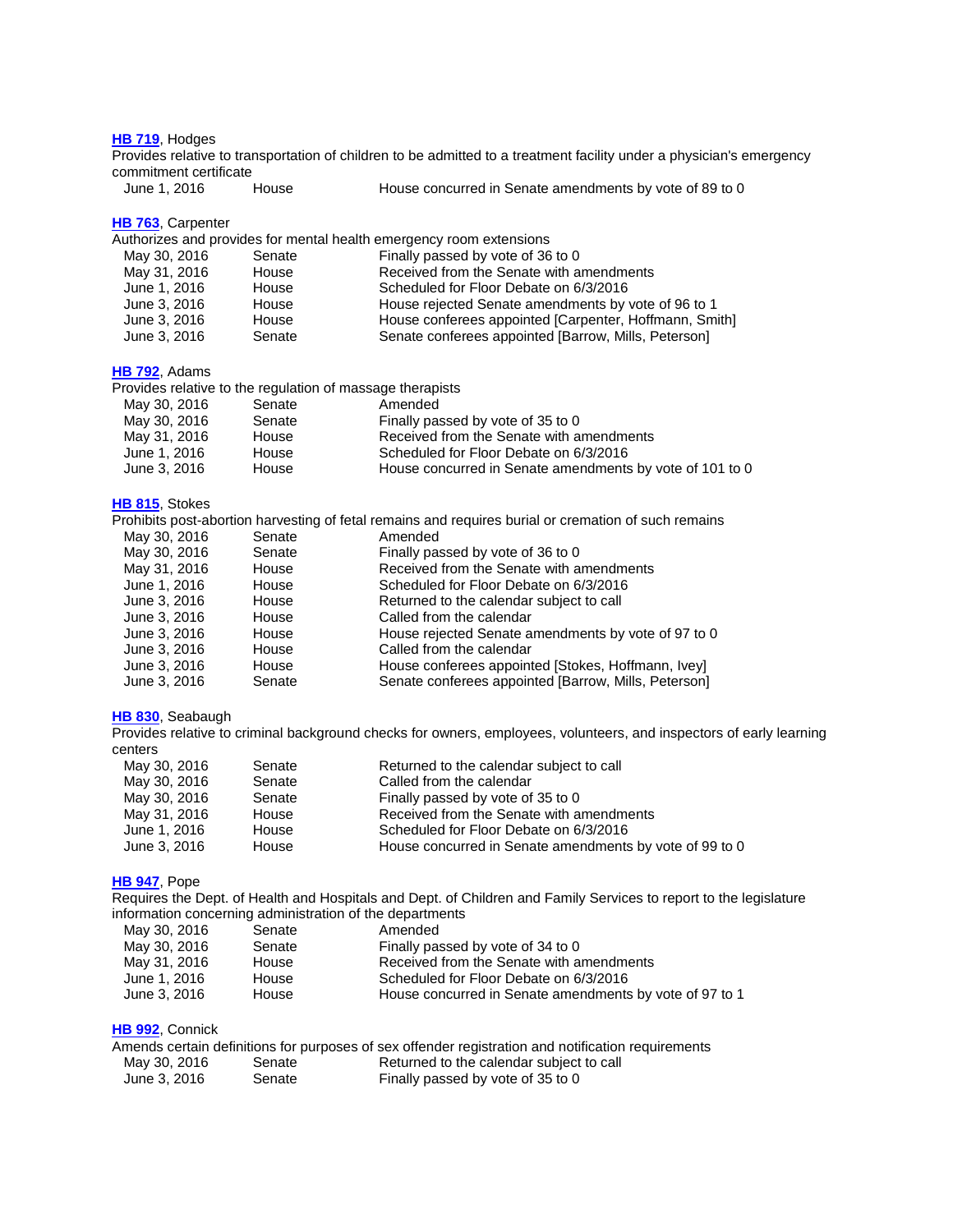## **HB [1019](http://lanb.me/inst/2016rs/hb/10/16rs-hb1019_reengrossed.pdf)**, Edmonds

#### Prohibits abortion based on genetic abnormality

| May 30, 2016 | Senate | Returned to the calendar subject to call                |
|--------------|--------|---------------------------------------------------------|
| May 30, 2016 | Senate | Called from the calendar                                |
| May 30, 2016 | Senate | Returned to the calendar subject to call                |
| June 2, 2016 | Senate | Amended                                                 |
| June 2, 2016 | Senate | Finally passed by vote of 29 to 6                       |
| June 2, 2016 | House  | Received from the Senate with amendments                |
| June 2, 2016 | House  | Scheduled for Floor Debate on 6/3/2016                  |
| June 3, 2016 | House  | House concurred in Senate amendments by vote of 91 to 3 |

## **HB [1151](http://lanb.me/inst/2016rs/hb/11/16rs-hb1151_enrolled.pdf)**, Johnson, R.

| Provides relative to notice and appeal of a change in coverage of medically necessary prescription drugs and |       |                                                         |  |
|--------------------------------------------------------------------------------------------------------------|-------|---------------------------------------------------------|--|
| intravenous infusions                                                                                        |       |                                                         |  |
| June 2, 2016                                                                                                 | House | House concurred in Senate amendments by yote of 98 to 0 |  |

## **HB [1157](http://lanb.me/inst/2016rs/hb/11/16rs-hb1157_enrolled.pdf)**, Stokes

|              |        | Provides relative to the Medicaid provider claims review process |
|--------------|--------|------------------------------------------------------------------|
| May 30, 2016 | Senate | Finally passed by vote of 34 to 0                                |

## **HB [1161](http://lanb.me/inst/2016rs/hb/11/16rs-hb1161_engrossed.pdf)**, Miller, D.

|              |        | Provides relative to the composition of the La. State Board of Nursing |
|--------------|--------|------------------------------------------------------------------------|
| May 30, 2016 | Senate | Returned to the calendar subject to call                               |
| June 3, 2016 | Senate | Returned to the calendar subject to call                               |
| June 3, 2016 | Senate | Called from the calendar                                               |
| June 3, 2016 | Senate | Amended                                                                |
| June 3, 2016 | Senate | Returned to the calendar subject to call                               |
| June 3, 2016 | Senate | Called from the calendar                                               |
| June 3, 2016 | Senate | Amended                                                                |
| June 3, 2016 | Senate | Finally passed by vote of 36 to 1                                      |
| June 3, 2016 | House  | Received from the Senate with amendments                               |
|              |        |                                                                        |

#### **[HCR](http://lanb.me/inst/2016rs/hcr/00/16rs-hcr77_enrolled.pdf) 77**, Montoucet

Directs the Dept. of Health and Hospitals to evaluate and report on prospective models for improving care management in the Bayou Health program

May 31, 2016 House House House concurred in Senate amendments by vote of 90 to 0

## **[HCR](http://lanb.me/inst/2016rs/hcr/00/16rs-hcr87_enrolled.pdf) 87**, Hoffmann

Requests a study and report by the Dept. of Health and Hospitals concerning the possibility of reversing the effects of an abortion induced with drugs or chemicals<br>May 31, 2016 House H House concurred in Senate amendments by vote of 87 to 0

## **SB [107](http://lanb.me/inst/2016rs/sb/01/16rs-sb107_act_300.pdf)**, Barrow

Provides for the re-creation of the Department of Health and Hospitals and to change the name to Department of Health

| June 2, 2016 | Executive | Signed by the governor                      |
|--------------|-----------|---------------------------------------------|
| June 2, 2016 | Executive | Becomes Act 300; See Act for Effective Date |

## **SB [131](http://lanb.me/inst/2016rs/sb/01/16rs-sb131_enrolled.pdf)**, Johns

|              |       | Provides for alternative options to prescription drugs |                                   |
|--------------|-------|--------------------------------------------------------|-----------------------------------|
| June 2, 2016 | House |                                                        | Finally passed by vote of 95 to 0 |

## **SB [187](http://lanb.me/inst/2016rs/sb/01/16rs-sb187_reengrossed.pdf)**, Barrow

|              |       | Provides relative to advanced practice registered nursing |
|--------------|-------|-----------------------------------------------------------|
| May 31, 2016 | House | Called from the calendar                                  |
| May 31, 2016 | House | Returned to the calendar subject to call                  |

## **SB [253](http://lanb.me/inst/2016rs/sb/02/16rs-sb253_reengrossed.pdf)**, Peacock

Provides for a limitation relative to certain appropriations to the LSU Health Sciences Center of Shreveport June 1, 2016 House Returned to the calendar subject to call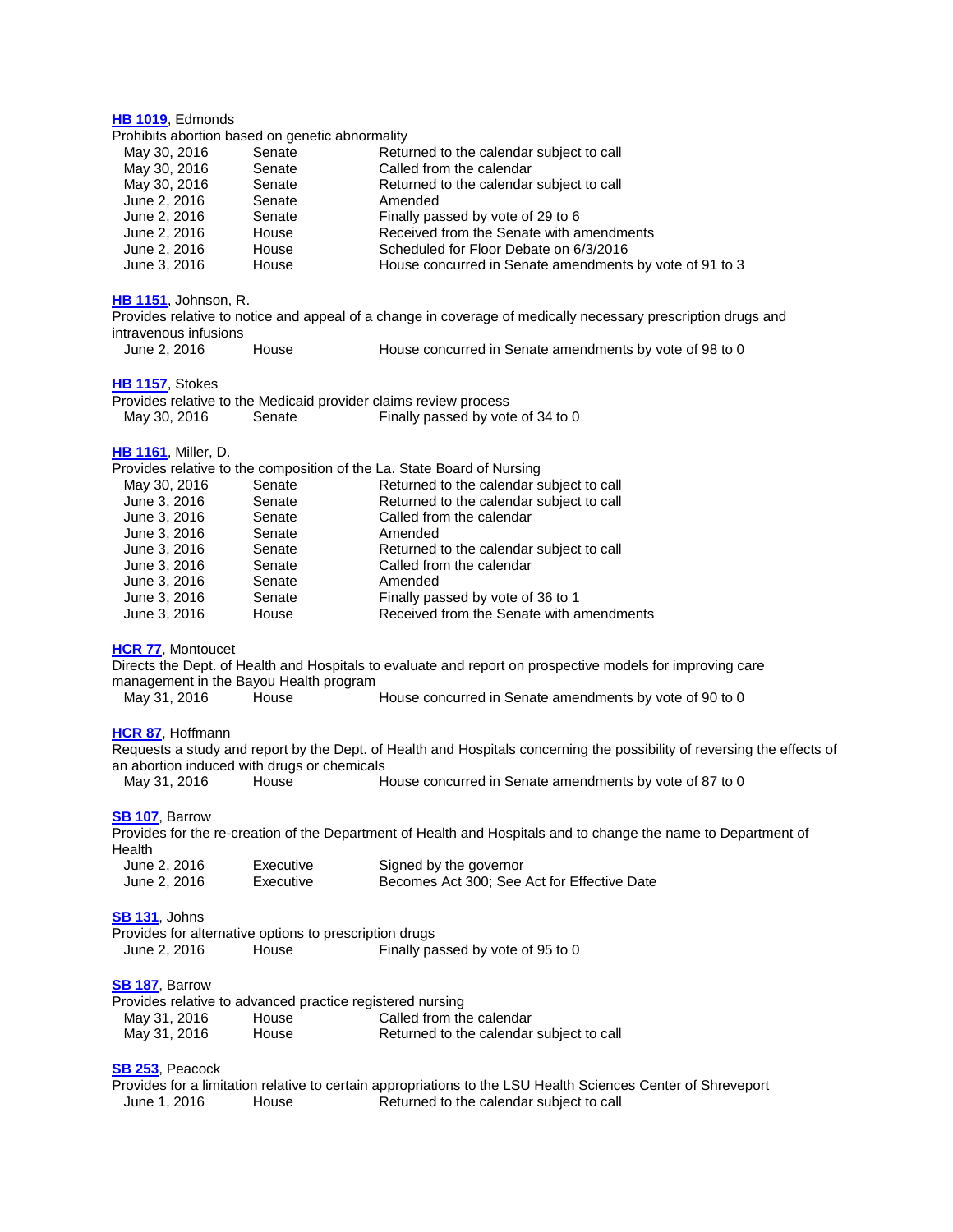#### **SB [291](http://lanb.me/inst/2016rs/sb/02/16rs-sb291_enrolled.pdf)**, Mills

|              |        | Provides for patient access to physical therapy services without a prescription or referral from a physician |
|--------------|--------|--------------------------------------------------------------------------------------------------------------|
| May 30, 2016 | Senate | Senate concurred in House amendments by vote of 33 to 2                                                      |
| May 31, 2016 | Senate | Enrolled in the Senate                                                                                       |

#### **SB [301](http://lanb.me/inst/2016rs/sb/03/16rs-sb301_enrolled.pdf)**, Morrell

| <b>SB 301, Morrell</b>                                                 |           | Creates the Juvenile Justice Accountability and Cost Effectiveness Act of 2016 as a system to monitor and implement<br>systems for better accountability and cost-effectiveness in the juvenile justice system |
|------------------------------------------------------------------------|-----------|----------------------------------------------------------------------------------------------------------------------------------------------------------------------------------------------------------------|
| May 30, 2016                                                           | Senate    | Senate concurred in House amendments by vote of 36 to 1                                                                                                                                                        |
| May 31, 2016                                                           | Senate    | Enrolled in the Senate                                                                                                                                                                                         |
| <b>SB 302, Morrell</b><br>Creates the Safe and Fair Return Act of 2016 |           |                                                                                                                                                                                                                |
| June 2, 2016                                                           | House     | Amended                                                                                                                                                                                                        |
| June 2, 2016                                                           | House     | Finally passed by vote of 101 to 0                                                                                                                                                                             |
| June 3, 2016                                                           | Senate    | Received from the House with amendments                                                                                                                                                                        |
| SB 303, Morrell                                                        |           |                                                                                                                                                                                                                |
|                                                                        |           | Enacts the Educational Accountability and Rehabilitation Act of 2016                                                                                                                                           |
| May 30, 2016                                                           | Senate    | Senate concurred in House amendments by vote of 36 to 1                                                                                                                                                        |
| May 31, 2016                                                           | Senate    | Enrolled in the Senate                                                                                                                                                                                         |
| <b>SB 309, Claitor</b>                                                 |           | Amends supervision requirements for certain addictive disorder practitioners in certain custodial environments                                                                                                 |
| June 3, 2016                                                           | Senate    | Discharged from conference committee                                                                                                                                                                           |
| June 3, 2016                                                           | Senate    | Vote reconsidered                                                                                                                                                                                              |
| June 3, 2016                                                           | Senate    | Senate concurred in House amendments by vote of 35 to 0                                                                                                                                                        |
| SB 317, Donahue                                                        |           |                                                                                                                                                                                                                |
|                                                                        |           | Provides relative to student behavior and discipline, including the use of seclusion and physical restraint to address                                                                                         |
| the behavior of students with exceptionalities                         |           |                                                                                                                                                                                                                |
| May 31, 2016                                                           | House     | Amended                                                                                                                                                                                                        |
| May 31, 2016                                                           | House     | Finally passed by vote of 96 to 0                                                                                                                                                                              |
| May 31, 2016                                                           | Senate    | Received from the House with amendments                                                                                                                                                                        |
| June 1, 2016                                                           | Senate    | Senate concurred in House amendments by vote of 35 to 0                                                                                                                                                        |
| SB 324, Morrell                                                        |           |                                                                                                                                                                                                                |
|                                                                        |           | Creates the Raise the Age Louisiana Act of 2016 and the La. Juvenile Jurisdiction Planning and Implementation                                                                                                  |
| Council                                                                |           |                                                                                                                                                                                                                |
| June 2, 2016                                                           | House     | Amended                                                                                                                                                                                                        |
| June 2, 2016                                                           | House     | Finally passed by vote of 97 to 3                                                                                                                                                                              |
| June 3, 2016                                                           | Senate    | Received from the House with amendments                                                                                                                                                                        |
| SB 326, Claitor                                                        |           |                                                                                                                                                                                                                |
| Provides relative to reporting of child abuse and neglect              |           |                                                                                                                                                                                                                |
| June 2, 2016                                                           | Executive | Signed by the governor                                                                                                                                                                                         |
| June 2, 2016                                                           | Executive | Becomes Act 302; Effective August 1, 2016                                                                                                                                                                      |
| <b>SB 360, Mills</b>                                                   |           |                                                                                                                                                                                                                |
|                                                                        |           | Provides for the Louisiana Physician Orders for Scope of Treatment (LaPOST) form                                                                                                                               |
| May 31, 2016                                                           | Senate    | Enrolled in the Senate                                                                                                                                                                                         |
| SB 429, Barrow                                                         |           |                                                                                                                                                                                                                |
| Provides for the Louisiana State Board of Medical Examiners            |           |                                                                                                                                                                                                                |
| June 2, 2016                                                           | House     | Amended                                                                                                                                                                                                        |
| June 2, 2016                                                           | House     | Finally passed by vote of 100 to 0                                                                                                                                                                             |
| June 3, 2016                                                           | Senate    | Received from the House with amendments                                                                                                                                                                        |
| June 3, 2016                                                           | Senate    | Senate concurred in House amendments by vote of 31 to 4                                                                                                                                                        |
|                                                                        |           |                                                                                                                                                                                                                |